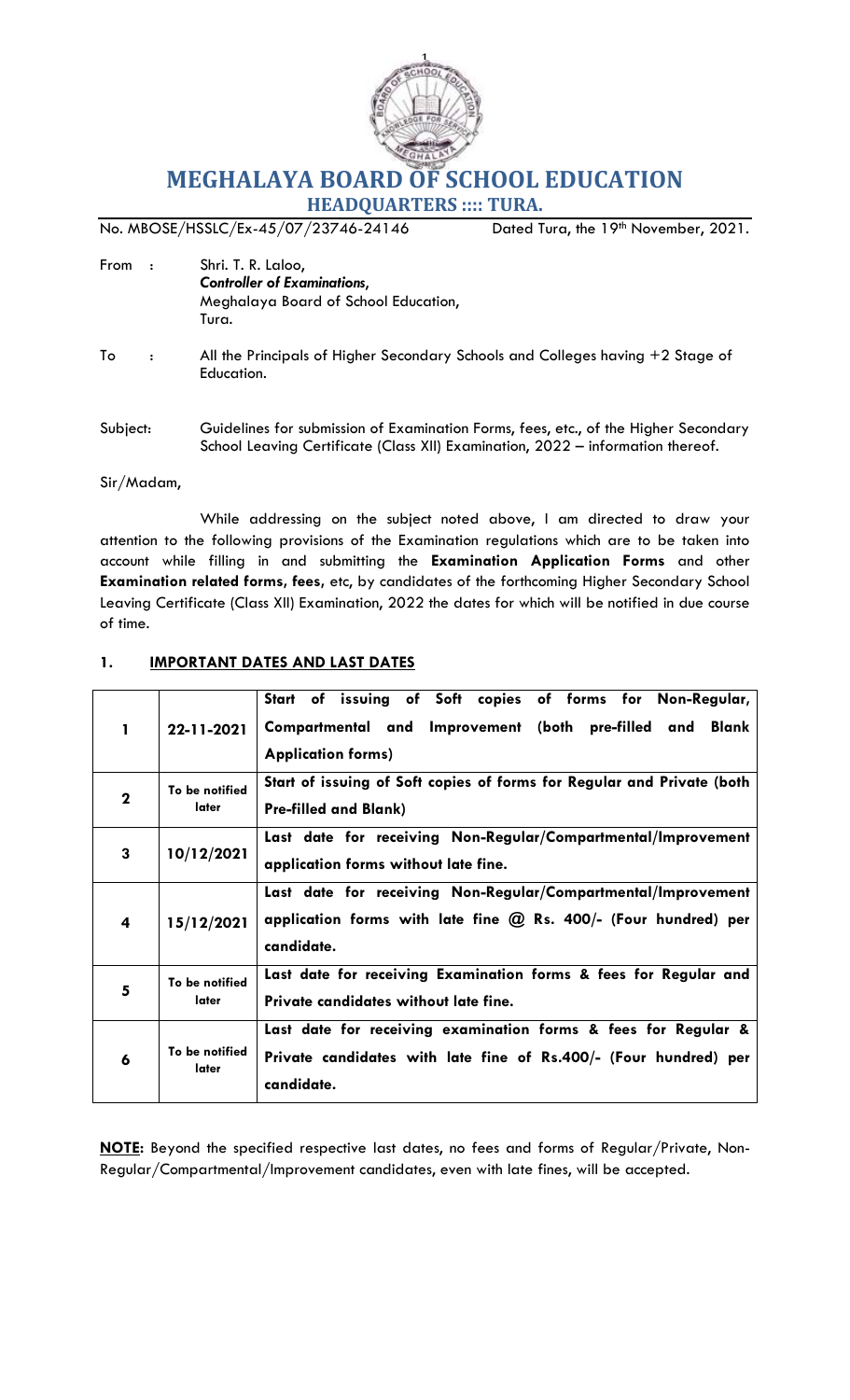| SI.                    | <b>Item</b>                        | <b>Issued to</b>        | <b>Important Note/Remarks</b>                |
|------------------------|------------------------------------|-------------------------|----------------------------------------------|
| No.                    |                                    |                         |                                              |
| 1                      | <b>Pre-filled and Blank Forms</b>  | Heads of                |                                              |
|                        | for Regular and Private            | Institution             |                                              |
|                        | <b>Candidates (All streams)</b>    |                         |                                              |
|                        | Pre-filled and Blank forms         |                         | As per the Notification No. 923 dated        |
|                        | for Non-Regular Candidates         | Officer-in-             | 16.11.2021, all non-regular candidates       |
| $\overline{2}$         | (All Streams)                      | Charge of the           | of HSSLC (including, compartmental and       |
|                        | [For those who had failed in       | Centre                  | improvement) are to submit their             |
|                        | HSSLC, 2021 and are not            |                         | Examination forms through the centre in      |
|                        | eligible for compartmental]        |                         | which they had previously appeared.          |
|                        |                                    |                         | Extra<br>should<br>be taken<br>while<br>care |
|                        | <b>Pre-filled Compartmental-</b>   |                         | selecting the options in the form.           |
|                        | cum-Non-Regular forms.             | Officer-in-             | Option - A: Compartmental                    |
|                        | (Arts/Science/Commerce)            | Charge of the<br>Centre | Option -B: Non-Regular.                      |
| 3                      | [For those who had failed in       |                         | Under no circumstances shall the Board       |
|                        | HSSLC, 2021 and are                |                         | entertain any request for change in          |
|                        | eligible for compartmental]        |                         | options after the declaration of the         |
|                        |                                    |                         | results.                                     |
|                        | <b>Blank Forms for Improvement</b> | Centre                  |                                              |
| $\boldsymbol{\Lambda}$ | Candidates                         | Officer-in-             | NOTE: No Improvement and                     |
|                        | (Arts/Science/Commerce)            | Charge                  | Compartmental in Old Course subjects.        |
|                        |                                    | Heads &                 |                                              |
| 5                      | <b>Examination related forms</b>   | Officer-in-             |                                              |
|                        | (HSS-01, HSS-02, HSS-09, etc.)     | Charge of               |                                              |
|                        |                                    | Centre                  |                                              |

#### **2**. **SUPPLY OF APPLICATION FORMS (SOFT COPIES):**

**NOTE:** Examination will not be conducted in the Old Course (Physics, Chemistry, Biology, Mathematics, Economics, Accountancy, Business Studies and Informatics Practices/Computer Applications and there shall be no compartmental and improvement Examination for the candidates of Old Course (see Notification No. 853 and 915).

T**he Heads of Institutions/Officer-in-Charge shall download both the pre-filled as well as the blank examination forms from MBOSE website [\(www.mbose.in\)](http://www.mbose.in/) and supply to the concerned candidates for necessary verification and signature**. The forms are to be printed in black and white in A4 size (8.3" x 11.7") paper. Each form, whether pre-fill or blank, shall have both the sides printed in the following manner:-

- i. The front page, which in case of Pre-filled forms is customized for each candidate, with all the necessary information; in case of blank forms, blank spaces are provided to fill in the required information and pasting of photograph.
- ii. In the back-page, the applicable **Annexure** as indicated below are to be printed.

**Annexure A:** For Non-Regular, Compartmental and Improvement forms (both Pre-filled & Blank)

**Annexure B:** For Regular and Private candidates (for both Pre-fill & Blank)

**Examination Application Forms**, complete in all respects, must be submitted to the Board in Hard Copy form. The Board shall **charge Rs. 10/- (Rupees Ten) only per Examination application form** at the time of submission of application forms.

In case the application forms cannot be downloaded from the MBOSE website due to technical reasons, the concerned Heads/Centre Officer-in-charge may inform us via e-mail to mbose\_tura@rediffmail.com.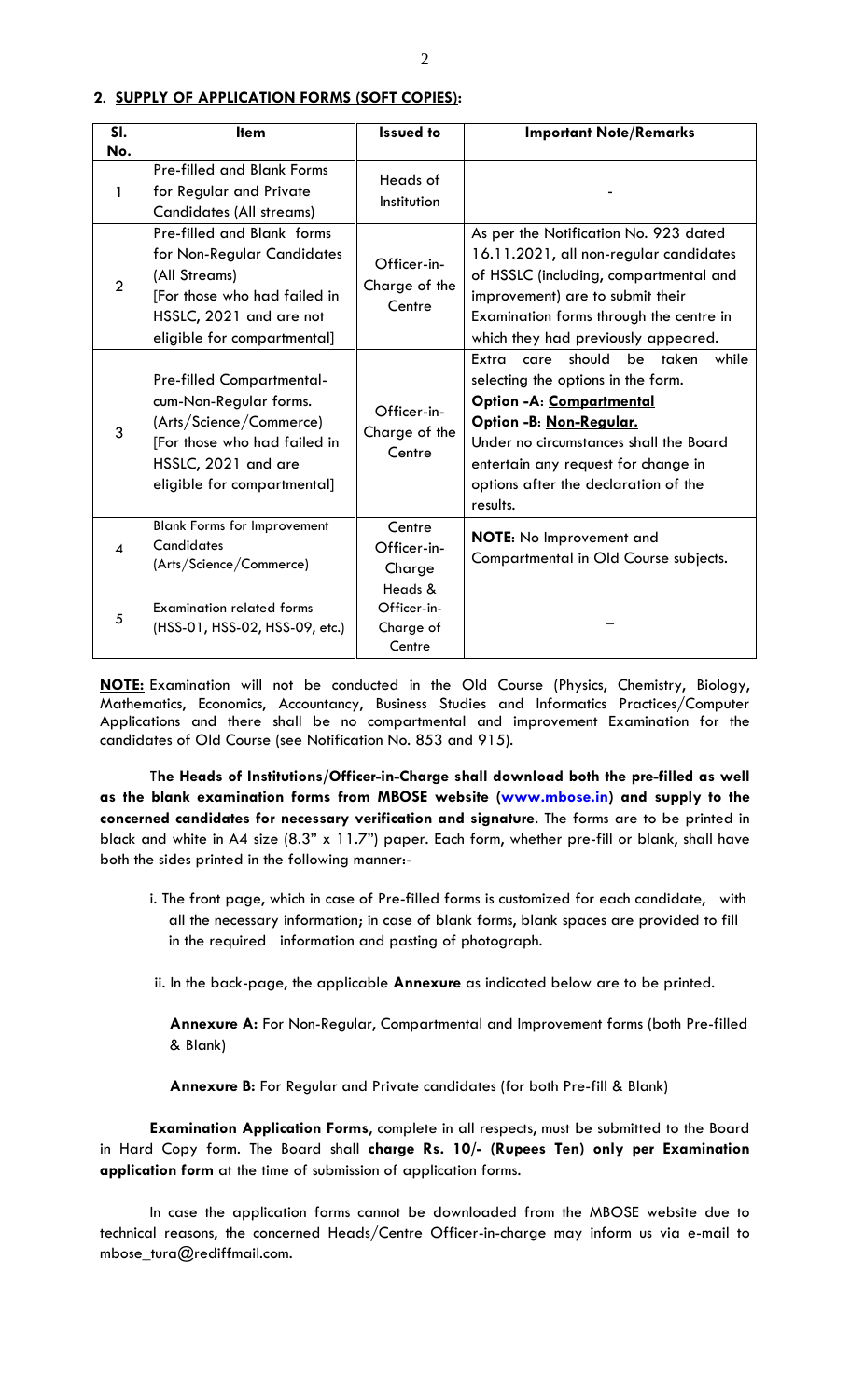Any queries regarding the procurement of soft copies of all HSSLC Examination forms may be made to the designated Nodal Officer(s): 1. Dr. B. R. Marak, Jt. Director, ITES Branch, MBOSE, Tura (Contact No. 8258856901) 2. Shri. J. S. Sangma, Dy. Director, ITES Branch MBOSE, Tura (Contact No.7005643221) 3. Shri Dennis Mark Ch. Momin, Asstt. System Analyst, ITES Branch, MBOSE, Tura (Contact No. 7005441745).

All the other examination related forms HSS-01 (Statement of the number of candidatessubject-wise) and HSS – 02 (Statement of payment of fees), etc. are also available in soft copy in MBOSE website.

**3. REGULAR CANDIDATES:** Each Candidate should have passed the Selection Test conducted by the concerned institution and should submit a self-attested copy of the Mark Sheet of the Internal/Promotion Examination of Class XI in which he/she appeared and had passed. A self-attested copy of the Registration Card should also be submitted along with the application form.

**Pre-filled Examination Application Forms shall be made available to all the Regular candidates of Arts, Science and Commerce streams** and who have registered with the Board in the academic year, 2020. Candidates who have registered prior to or after the academic year, 2020, are required to fill in the **Blank Regular Examination Application Forms.** 

If there is any mistake in the particulars printed in the pre-filled forms, Candidates are required to correct with **red ball point pen only**. **Change of subjects can be corrected/rectified only after obtaining permission from the Board.**

# **4. NON-REGULAR CANDIDATES (WHO ARE NOT ELIGIBLE FOR COMPARTMENTAL) (SCIENCE, COMMERCE AND ARTS STREAMS):**

These are candidates who had failed in previous HSSLC Examination(s) in more than two subjects (excluding the additional subject) and are required to appear in all the subjects.

As approved in the 139<sup>th</sup> Board meeting practical marks/internal marks for Non-regular candidate will now be carried over from the previous examination.

 **Pre-filled Examination Application Forms shall be supplied only to those Non-Regular candidates of Arts, Science and Commerce Streams who had appeared and had failed in the HSSLC Examination, 2021**. Candidates who had appeared prior to the HSSLC Examination, 2021 are required to fill in the Blank Non-Regular Examination Forms.

Candidates are required to re-check thoroughly, the duly filled in application form, viz. their **names**, last issued **roll numbers**, **registration numbers**, **subject-combination** etc. before submitting the same.

**It may be noted that no change of subject is allowed while re-appearing in the subsequent examinations** (as Non-Regular/Compartmental/Improvement).

# **5. COMPARTMENTAL CANDIDATES:**

(a) Candidates who failed in one or two subject(s) only (excluding the Additional subject) can opt to appear in one or two failed subjects. They shall be categorized as Compartmental Candidates.

**Compartmental-cum-Non-Regular** pre-filled form has two options to be selected by the candidates.

**Option A:** To appear as compartmental in the failed subjects only. They can also appear for the failed additional subject if they wish to do so.

**Option B:** To appear in all the subjects as a Non-Regular candidate (even though eligible for compartmental).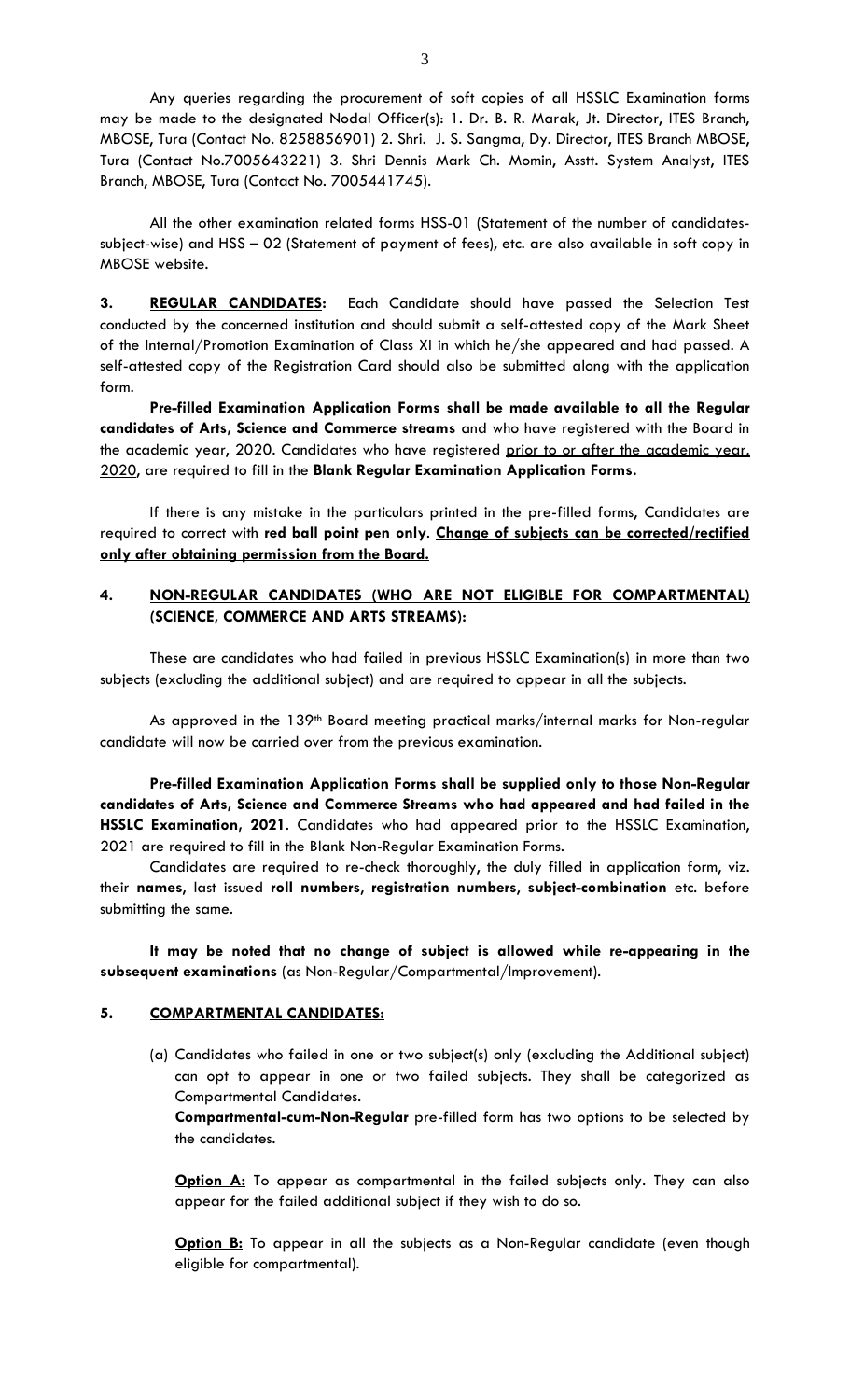The following condition(s) will apply to the candidates of all streams.

- (b) Candidates failing in 3 or more subject(s) (excluding Additional subject) will have to appear in all the subjects irrespective of the total marks secured.
- (c) As approved in the  $139<sup>th</sup>$  Board meeting practical marks/internal marks for Compartmental candidate will now be carried over from the previous examination.

#### **NOTE: UNDER NO CIRCUMSTANCES SHALL THE BOARD ENTERTAIN ANY REQUEST FOR CHANGING THE OPTIONS BETWEEN NON-REGULAR AND COMPARTMENTAL AFTER THE DECLARATION OF RESULTS.**

#### **6. IMPROVEMENT CANDIDATES:**

The candidates who passed HSSLC Examination, 2021 shall be allowed to improve their performance in either one/two or all the subjects as per the current scheme of studies of the Board if they wish to do so. Candidates as such can also appear for the failed additional subject. Such candidate(s) shall be allowed only one chance i.e. in the next examination for improvement of performance. However, these candidates should **obtain prior permission from the Board** in order to appear for the said.

Therefore, candidates who had passed the HSSLC Examination, 2021 and wish to improve their performance in the HSSLC Examination, 2022 are required to fill in the **Blank Improvement Form only**. Candidates are allowed to appear either in one or two or in all the subject(s) (including the failed additional subject) and the candidates of all streams shall be allowed to avail this provision. As approved in the 139<sup>th</sup> Board meeting practical marks/internal marks for Improvement candidate will now be carried over from the previous examination.

A consolidated marksheet will be issued if there is/are any improvement in mark(s), after the candidate surrenders the previous original Marksheet.

# **7. REGISTRATION:**

Registration Number is permanent for those candidates who have registered on or after the year 2010. However, candidates registered prior to 2010 are required to revalidate the registration if the validity, which is 7 years, has expired.

**8.** The limitation of three chances will continue for the Science and Commerce Stream candidates and they shall be allowed to appear only in two consecutive examinations.

# **AS PER THE NOTIFICATION NO.858 DATED TURA, THE 30TH JULY, 2019, THE NUMBER OF ATTEMPTS IN HSSLC (ARTS) STREAM SHALL BE LIMITED TO 5 ATTEMPTS IN 5 CONSECUTIVE YEARS W.E.F. HSSLC, 2020.**

**9.** Candidates (Science & Commerce) who passed the Selection Test but were unable to appear at the examination of that year will be allowed to appear at the subsequent two examinations, provided such candidates have attended 20 practicals in each subject during the academic session. These candidates should also appear the Selection Test and be eligible to do so for the above.

#### **10. PRIVATE CANDIDATES (Arts Stream only).**

- (A) A Private candidate is a student who has not attended regular classes for three years or more after passing HSLC or SSLC Examination or its equivalent. He/she will be eligible to appear at the HSSLC (Arts) Examination subject to certain conditions as specified below:
	- (i) **Permission for appearing at the Class XI Internal/Promotion Examination** should be submitted to the Board through the Head of the Institution where he/she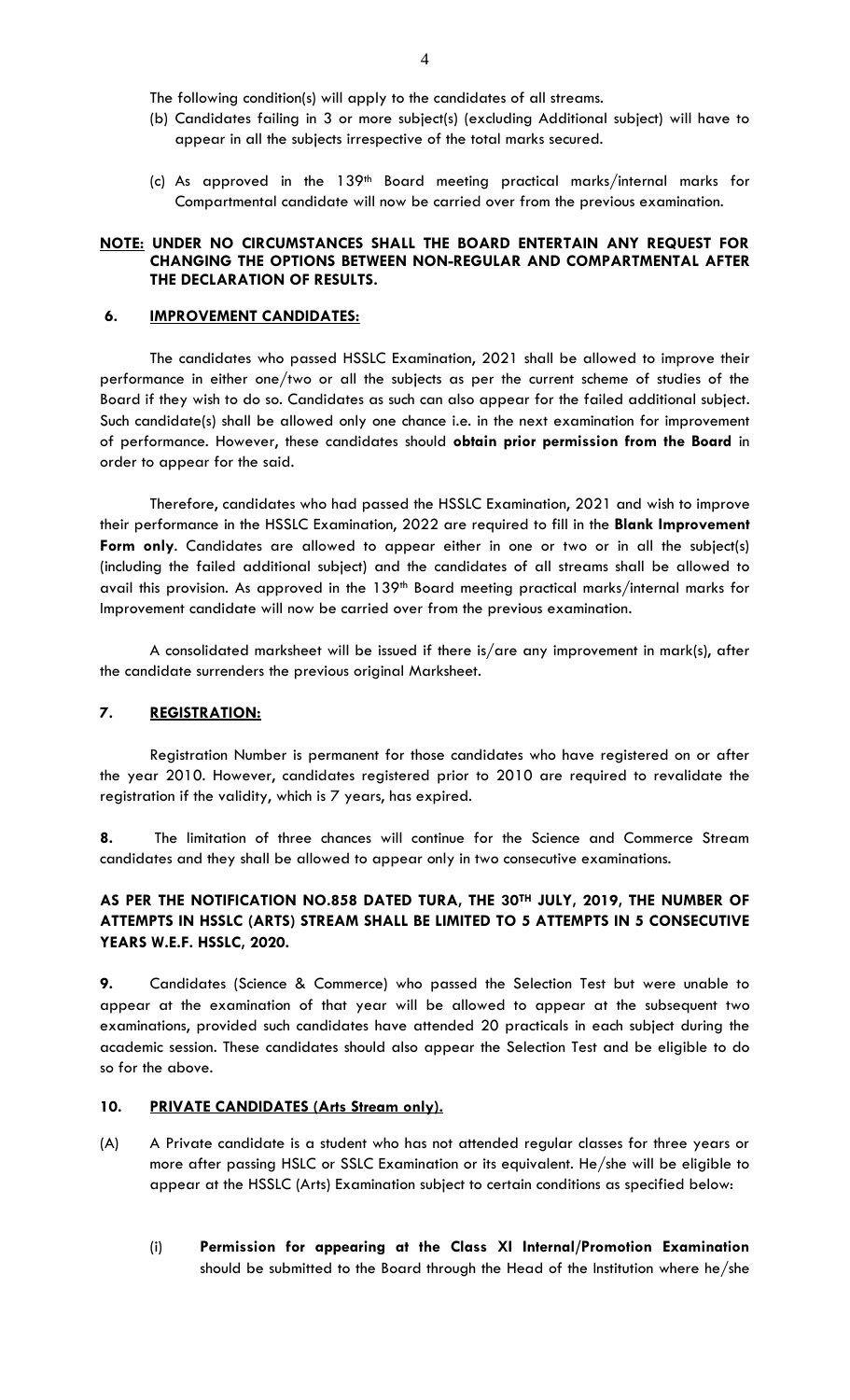intends to appear for the Examination at least 7 (seven) months before the examination with a **permission fee of Rs. 300/-**

- (ii) A Private candidate shall **register with the Board** before appearing in Class XI Internal/Promotion Examination by payment of Rs. 350/- as registration fee.
- (iii) A Private candidate shall have to pass the Internal/Promotion Examination of Class XI conducted by an institution in the second year after passing HSLC or SSLC Examination with prior permission of the Board.

(iv) Private candidates who have cleared Class XI Internal Examination will be eligible to appear for the final examination of the Board in the following year only and he/she will have to pass the Selection Test.

- (B) In cases where students who attended regular classes in an unaffiliated and un-recognised Institutions and having been unsuccessful in the Test shall have to pass the Selection Test to be eligible to appear the HSSLC Examination as a **Private II Candidate also**.
- (C) (i) **Private Candidates** (if employed) shall have to submit employment certificate with **"No Objection Certificate"** from the employer.
	- (ii) Private candidates, when permitted, shall have to pay other Examination fees prescribed by the Board.
	- (iii) Private candidates shall not be permitted to offer any subject(s) that involves Practicals/Project marks/Internal Assessment.
	- (iv) No Private candidates shall appear in Science and Vocational streams.
- (D) Candidates from those institutions who have not received "Opening Permission from the Government are allowed to appear the HSSLC Examination, 2021 as Private Candidates. This condition will apply only for the candidates of Arts and Commerce Streams.

#### **11. Application should be submitted to the Board along with the following**:

(a) All Non-Regular/Compartmental/Improvement candidates should submit selfattested photo copies of **Marksheet and Admit Card** of the latest HSSLC Examination and **Registration Card**.

(b) All Regular and Private candidates should submit self attested copies of: Marksheet of Class-XI Promotion Examination, Marksheet of SSLC or its equivalent and Registration Card.

(c) All categories of **Non-Regular/Compartmental/Improvement Candidates/Private Candidates** specified above should pay **permission fees of Rs. 300/-** along with other examination fees (if the same has not been paid earlier).

(d) Candidates filling up the Blank Examination Application Forms are required to affix a passport sized Photograph on the space provided in the form.

**NOTE: Examination results of candidates who have not registered with the Board are liable to be withheld/cancelled.**

# **12. Exemption to Differently-Abled candidates:**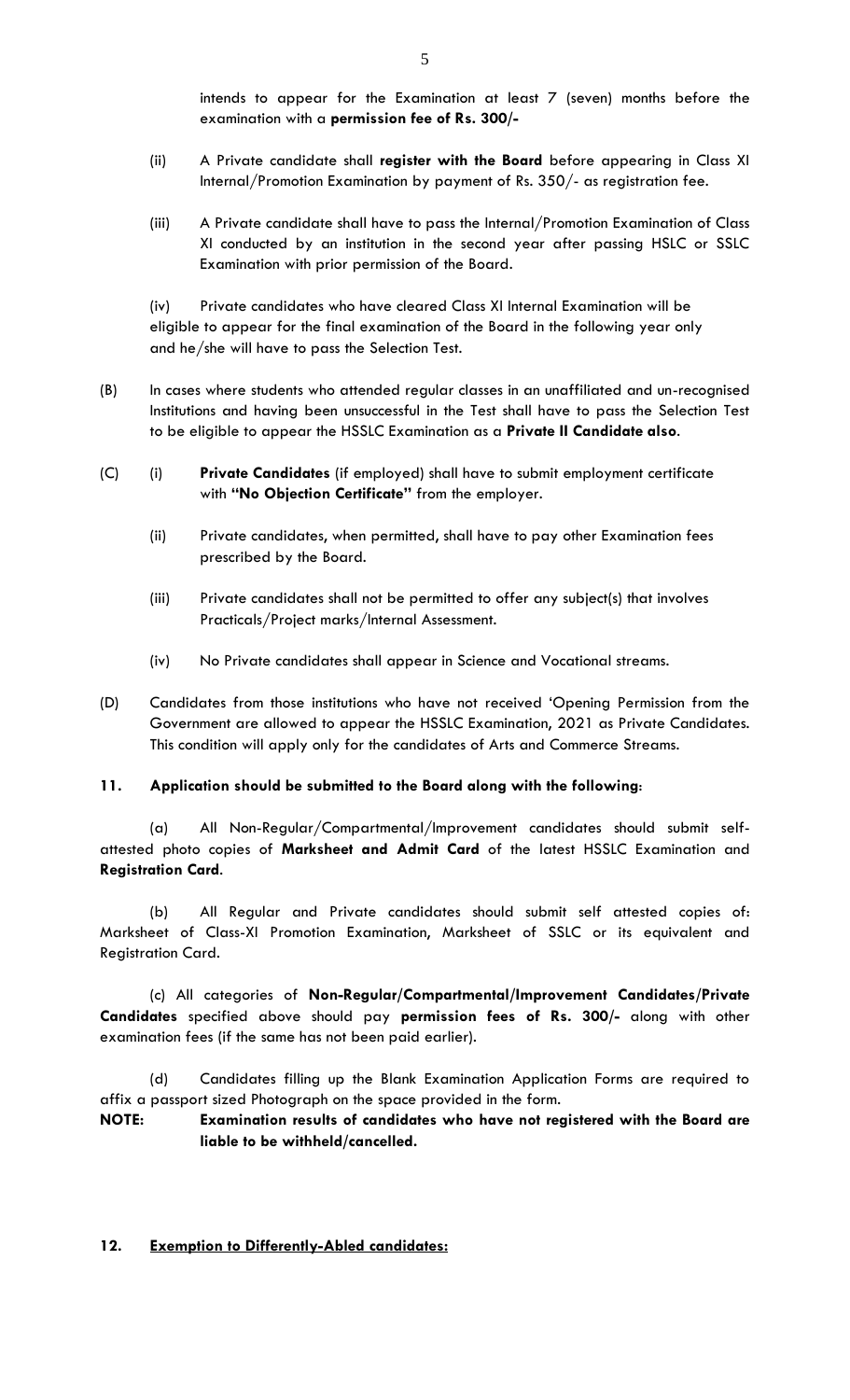- (a) Differently-abled candidates are those who are visually impaired, hearing impaired, spastic and dyslexic, or with low vision, loco motor disability, mental retardation and mental illness.
- (b) **Hearing impaired candidates are exempted from appearing in MIL/Alternative English subject.**
- (c) All differently-abled candidates are exempted from payment of Examination fees.

#### **13. EXAMINATION AND OTHER FEES**

The Examination fees to be paid by the Regular/Non-Regular/Compartmental/Improvement/Private candidates who will be appearing in the Higher Secondary School Leaving Certificate Examination, 2022 are as follows: -

- i. **Regular Candidate without practicals** Rs. 1350/- (Examination fees Rs. 500/-, Mark Sheet + Original Certificate + Admit Card fees Rs. 550/-, Centre fees Rs.300/-)
- ii. **Regular Candidate with practical in one subject**: Rs. 1550/- {Examination fees Rs. 500/-, Mark Sheet + Original Certificate + Admit Card fees Rs. 550/-, Centre fees Rs. 300/-, Practical fees for one subject is Rs. 200/-, (Rs. 100/- to be paid to the Board and Rs. 100/- to be retained by the centre)}.
- **iii Regular Candidate with practicals in two subjects** Rs. 1750/- {Examination fees Rs. 500/-, Mark Sheet + Original Certificate + Admit Card fees Rs. 550/-, Centre fees Rs. 300/-, Practical fees for two subjects is Rs. 400/-, (Rs. 200/- to be paid to the Board and Rs. 200/- to be retained by the centre)}.
- iv. **Regular Candidate with practical in three subjects** Rs. 1950/- {Examination fees Rs. 500/-, Mark Sheet + Original Certificate + Admit Card fees Rs. 550/-, Centre fees Rs. 300/-, Practical fees for three subjects is Rs. 600/-, (Rs. 300/- to be paid to the Board and Rs. 300/- to be retained by the centre)}.
- v. **Regular candidate with practical in four subjects** Rs. 2150/- {Examination fees Rs. 500/-, Mark Sheet + Original Certificate + Admit Card fees Rs. 550/-, Centre fees Rs. 300/-, Practical fees for four subjects is Rs. 800/-, (Rs. 400/- to be paid to the Board and Rs. 400/- to be retained by the centre)}.
- vi. **Non-Regular/Compartmental/Improvement without practical** Rs.1650/- (Examination and other fees Rs. 1350/-, Permission fees Rs. 300/-).
- vii. **Non-Regular/Compartmental/Improvement with practical in one subject** Rs. 1850/- {Examination and other fees Rs. 1350/-, Practical fees for one subject is Rs. 200/- (Rs. 100/- to be paid to the Board and Rs. 100/- to be retained by the centre) Permission fees Rs. 300/-}.
- viii. **Non-Regular/Compartmental/Improvement with practical in two subjects** Rs. 2050/- {Examination and other fees Rs. 1350/-, Practical fees for two subjects is Rs. 400/- (Rs. 200/- to be paid to the Board and Rs. 200/- to be retained by the centre) Permission fees Rs. 300/-}.
- ix **Non-Regular/Compartmental/Improvement with practical in three subjects** Rs. 2250/- {Examination and other fees Rs. 1350/-, Practical fees for three subjects is Rs. 600/- (Rs. 300/- to be paid to the Board and Rs. 300/- to be retained by the centre) Permission fees Rs. 300/-}.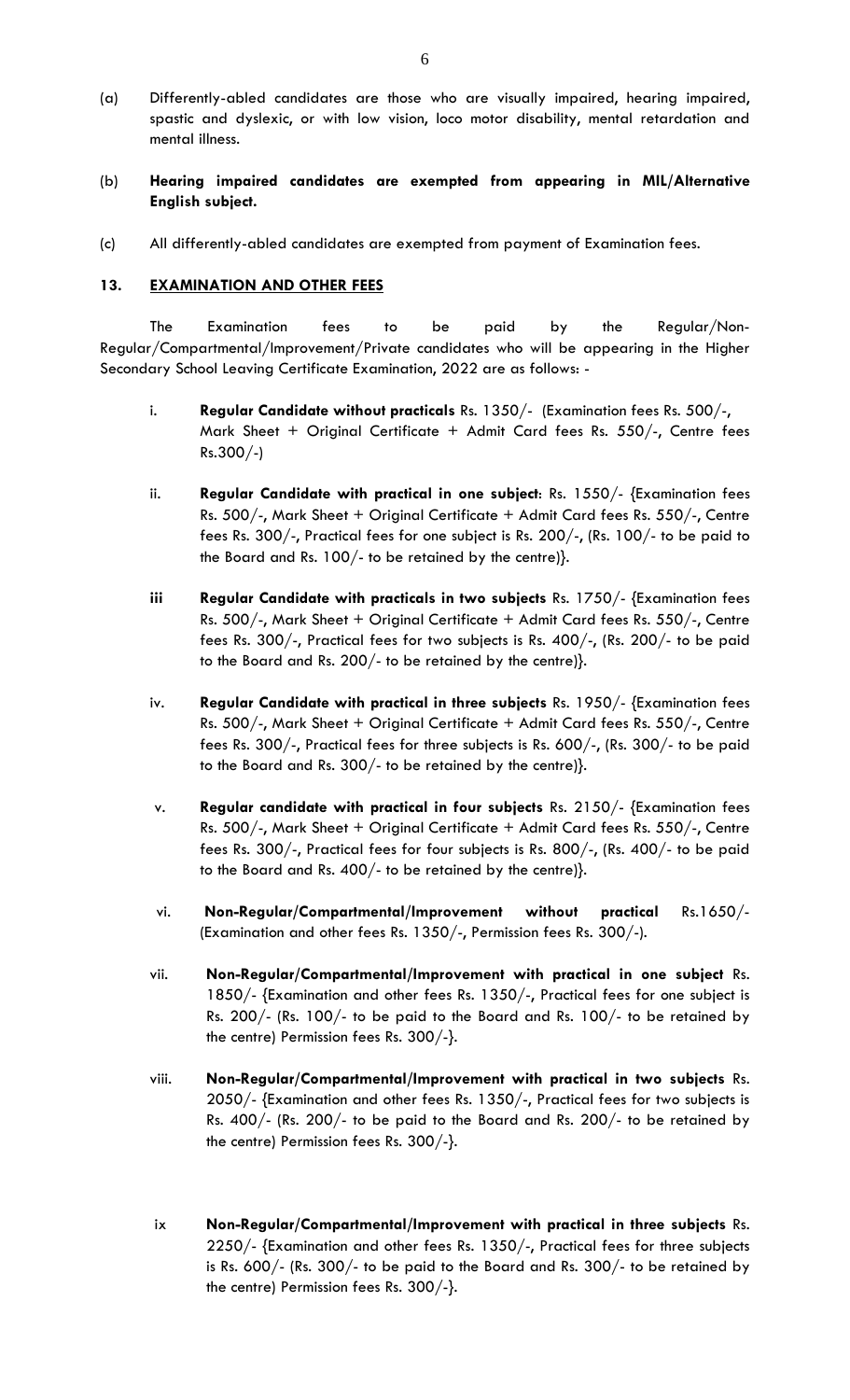- x. **Non-Regular/Compartmental/Improvement with practical in four subjects** Rs. 2450/- {Examination and other fees Rs. 1350/-, Practical fees for four subjects is Rs. 800/- (Rs. 400/- is to be paid to the Board and Rs. 400/- to be retained by the centre) Permission fees Rs. 300/-}.
- xi. **Private Candidate** Rs. 1650/- (Examination fees Rs. 500/-, Mark Sheet + Original Certificate + Admit Card fees Rs. 550/-, Centre fees Rs.300/-) Permission fees of Rs. 300/- having been paid earlier at the time of seeking permission.
- **Note:** (a) Centre fees collected @ Rs. 300/- per candidate and Rs. 100/- per subject in Practicals should be retained by the Centre and utilized for centre contingencies including –
	- (i) Payment of remuneration of examination personnel in the examination centre (Officer-in-Charge and Asstt. Officer-in-Charge of the centre, Invigilators/Practical Internal Examiners, Laboratory Asstt., Grade IV and such other remunerations).
	- (ii) All postal charges, transport charges, stationery articles/laboratory items like acids, specimens etc.
	- (b) If an Institution is clubbed to another institution which is declared as a Centre of HSSLC Examination, the entire amount of Centre Fees/Practical Fees (to be retained by the Centre) may be placed at the disposal of that Centre.

# **14. ENVIRONMENTAL EDUCATION GRADE**

The Environmental Education Grade of all the Regular Candidates of Arts, Science Commerce and Vocational streams are to be furnished in the space provided in the Examination Application Form after the procedure of Internal assessments in the subject is completed. This is with reference to the **Notification No. 222 dated Tura, the 27th July, 2012** issued by the Board.

|  |                                                              |  |  | <b>GRADES:</b> Internal assessments in Class XI and Class XII in Environmental Education, letter |  |
|--|--------------------------------------------------------------|--|--|--------------------------------------------------------------------------------------------------|--|
|  | grades will be awarded on a five point scale as noted below: |  |  |                                                                                                  |  |

| <b>Grades</b> | Implication          | <b>Equivalence to numerical markings</b> |
|---------------|----------------------|------------------------------------------|
| A             | Excellent            | $86\% - 100\%$                           |
| в             | Very Good            | $76\% - 85\%$                            |
|               | Good                 | $56\% - 75$                              |
| D             | Average              | $36\% - 55\%$                            |
|               | <b>Below Average</b> | $0 - 35%$                                |

# **15. STATEMENT OF CANDIDATES** (in form no. HSS – 09)

- **i)** Form HSS-09 in excel format, with the names/particulars of the candidates already filled in, shall be made available in soft copy from (legal size: 8.5" x 13.5" inches).
- **ii)** Separate statements, stream-wise for each category of candidates as indicated below are to be prepared in form No. HSS-09 in excel format by extracting/deleting or adding the name/particulars of the candidates. Each HSS-09 statement are to be printed in legal size (8.5" x 13.5" inches) paper and submitted in duplicate.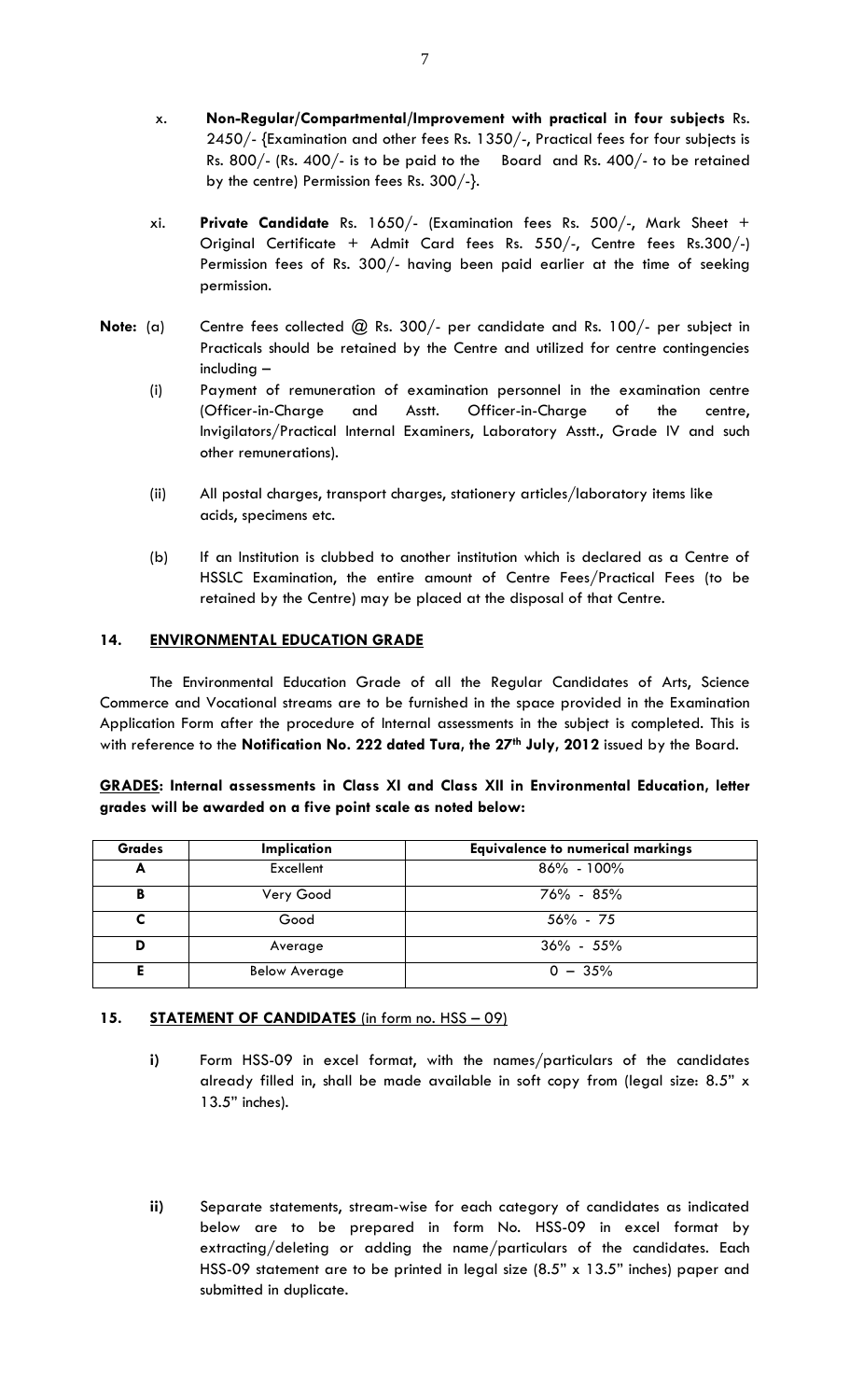# **In no circumstances, more than one category should be shown in the same sheet.**

- 1. Male Regular
- 2. Female Regular
- 3. Male Non-Regular
- 4. Female Non-Regular
- 5. Male Private
- 6. Female Private
- 7. Male Improvement.
- 8. Female Improvement.
- 9. Male Compartmental.
- 10. Female Compartmental.
- 11. Male differently-abled Candidates. | Disability certificate from a
- 12. Female differently-abled Candidates. Competent authority is to be

attached.

# **16. USE OF ABBREVIATIONS WHILE FILLING IN THE STATEMENT OF CANDIDATES IN FORM NO. HSS- 09**

For easy identification of subjects during tabulation work and future references, the following instructions may strictly be followed:

- (a) While filling in the subject combinations in column no. 4 (subjects), MIL/Alternative English should be written within brackets in their respective abbreviations (see Annexure – I).
- (b) The order given in the LIST OF ABBREVIATIONS and attached to Form No. HSS – 09 should strictly be followed when filling column No. 4 under the heading, "Subjects" in Form No. HSS – 09.

Examples are as follows:

#### **A. ARTS STREAM**

### **Example – I**

(i) MIL – Khasi, Political Science, Education, History, Philosophy (Additional) should be filled in the following order.

(K), Ps, Ed, Hs (in column 4) Phl (in column 5) and not in any other order.

(ii) Political Science, Education, History, Philosophy, MIL-Garo (Additional) should be filled in the following order.

Ps, Ed, Hs, Phl (in column 4) (G) (in column 5) and not in any other order.

#### **B. SCIENCE STREAM**

# **NOTE: - While filling in the elective subjects Physics and Chemistry should always be written first.**

#### **Example – II**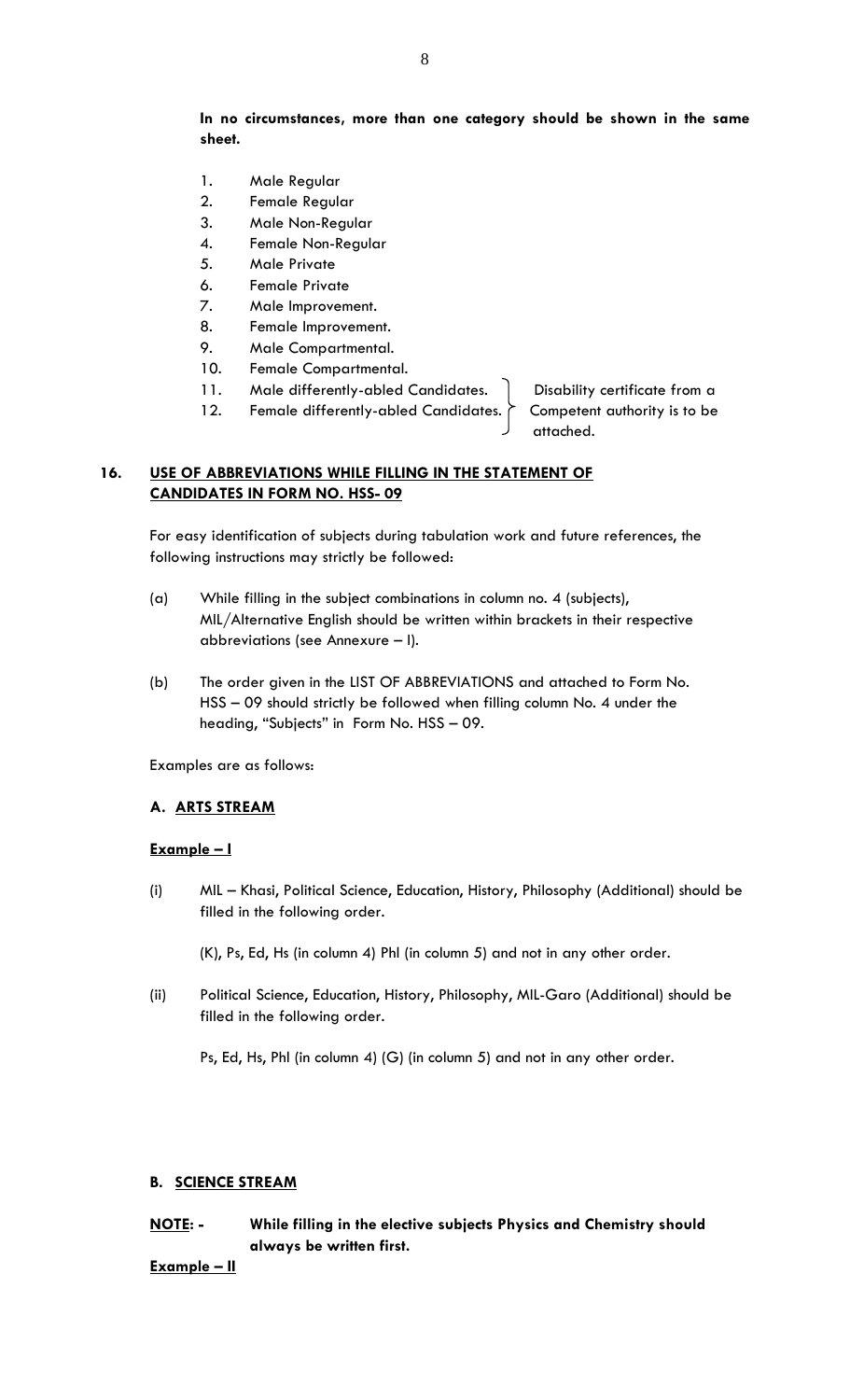(i) Alternative English, Physics, Chemistry, Mathematics, Computer Applications (Additional) should be filled in the following order:

(Ae), Ph, Ch, M (in column 4) CAP (in column 5) and not in any other order.

(ii) Physics, Chemistry, Biology, Mathematics, MIL – Khasi, (Additional) should be filled in the following order –

Ph, Ch, Bio, M (in column 4)( K) (in column 5) and not in any other order.

#### **C. COMMERCE STREAM**

#### **Example – III**

MIL-Hindi, Economics, Accountancy, Business Studies, Computer Science (Additional).

(H), Ec, Ac, Bs (in column 4) CS (in column 5)

#### **Example – IV**

Economics, Accountancy, Business Studies, Mathematics, Entrepreneurship (Additional) Ec, Ac, Bs, M (in column 4) En (in column 5)

#### **D. VOCATIONAL STREAM:**

#### **Example – V**

Computer Techniques, On-the-Job-Training, CT-IV, CT-V, CT-VI, OJT (in column 4)

**NOTE:-** *(a) Form No. HSS – 01 (Statement of the number of candidates-subject wise) and Form No. HSS-02 (Statement of payment of fees) is to be filled in by the institution and forwarded to the Board's office along with the fees and other forms.*

> *(b) Examination and other fees should be paid in Demand Draft addressed to "The Executive Chairman, Meghalaya Board of School Education, Tura" payable at State Bank of India, Tura or Meghalaya Co-operative Apex Bank, Tura or deposit directly into the Board's Account Number given below and then submit the original Bank's counterfoil to the Board (a photo copy may be retained by the institution for future reference).*

- *1. State Bank of India, New Tura Branch IFSC Code SBIN0006493 Account No. 36743928890.*
- **2.** *Meghalaya Co-operative Apex Bank, Araimile Branch IFSC Code YESBOMCA032 Account No.702032033259.*

#### **17. SUBMISSION OF EXAMINATION FORM(S):**

- (1) Verified pre-filled application forms and the Blank Application Forms should be
- duly certified by the Head of the Institution before submission to the Board.
- (2) The duly filled in Examination Application Forms should neither be folded nor over written. It should be clean and free from dust as it will be computer scanned.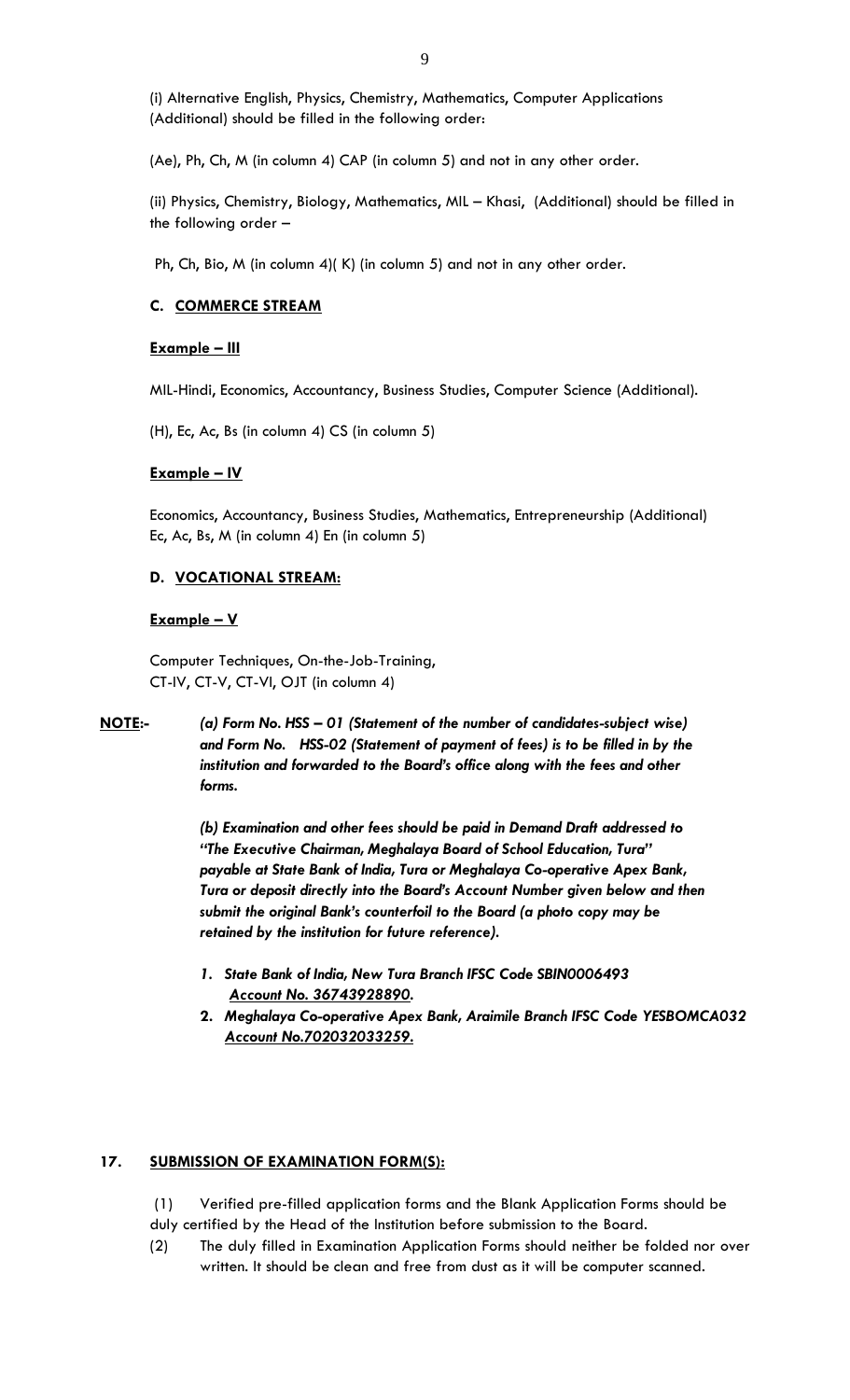- (3) The Examination Form and the other enclosures should not be pinned/stapled together.
- (4) The Examination forms, statement Form (HSS-09) and other documents/enclosures of the Candidate should be separately packed in serial order.

#### **NOTE:(a) REGARDING THE REGULAR CANDIDATES, ALL INSTITUTIONS ARE REQUESTED TO SUBMIT THE EXAMINATION APPLICATION FORMS OF ONLY THOSE CANDIDATES WHO HAD APPEARED AND PASSED THE SELECTION TEST CONDUCTED BY THE CONCERNED INSTITUTION.**

(b) THE FORMS OF THE CANDIDATES WHO FAILED IN THE SELECTION TEST ARE NOT TO BE SENT TO THE BOARD. ONLY THEIR NAMES AND REGISTRATION NUMBERS ARE TO BE FORWARDED TO THE BOARD.

#### **18. SCHEME OF STUDIES.**

In pursuance of Government decision vide notification **No.EDN-172/2002/421 dated 23/03/2018** the Board has adopted CBSE/NCERT Syllabus and NCERT/CBSE Textbooks vide **Notification No.29 Dated Tura, 3rd May, 2018**. The NCERT/CBSE syllabus is in effect since HSSLC Examination, 2020 onwards in the following subjects:

#### **(i) Physics (ii) Chemistry (iii) Mathematics (Science/Commerce/Arts) (iv) Biology (v) Economics (Arts/Commerce) (vi) Accountancy (vii) Business Studies (viii) Entrepreneurship (ix) Informatics Practices/Computer Science (Science/Commerce/Arts). HSSLC Examination shall be conducted for old course as well, in the above mentioned subjects.**

For rest of the subjects, the scheme of studies for HSSLC Examination, 2021 shall be as per the existing curriculum & syllabus for the Higher Secondary stage of Education of Meghalaya Board of School Education (MBOSE).

#### 19. **These guidelines (if not all the pages, at least page No. 1, 2, 3 & 4) must be put up in the Notice Board of the institutions for the information of the candidates.**

(T. R. Laloo) *Controller of Examinations*, Meghalaya Board of School Education, Tura.

No. MBOSE/HSSLC/Ex-45/07/24147-68 Dated Tura, the 19th November, 2021. **Copy forwarded to:** -

- 1. The Executive Chairman, Meghalaya Board of School Education, Tura.
- 2. The Director, School Education and Literacy, Meghalaya, Shillong.
- 3. The Joint Director, ITES, MBOSE, Tura for necessary action.
- 4. The Joint Director, Meghalaya Board of School Education, Shillong Office, Shillong
- 5. Officers of Examination Branch, MBOSE, Tura/Shillong.
- 6. The District School Education Officers, Shillong / Nongstoin / Jowai / Nongpoh / Tura /Williamnagar/Baghmara/Mawkyrwat/Khliehriat/Resubelpara/Ampati.
- 7. Office Copy.

 (T. R. Laloo) *Controller of Examinations*, Meghalaya Board of School Education, Tura.

 $\mathfrak{c}$ 

**ANNEXURE – I**

# **LIST OF ABBREVIATIONS FOR COLUMN NO. 4 AND 5 OF FORM NO. HSS-09**

| 1. English      | E  | (c) English | $\cdots$ | $\mathbf{e}$ |
|-----------------|----|-------------|----------|--------------|
| 2. Alt. English | Ae | (d) Garo    | $\cdots$ |              |